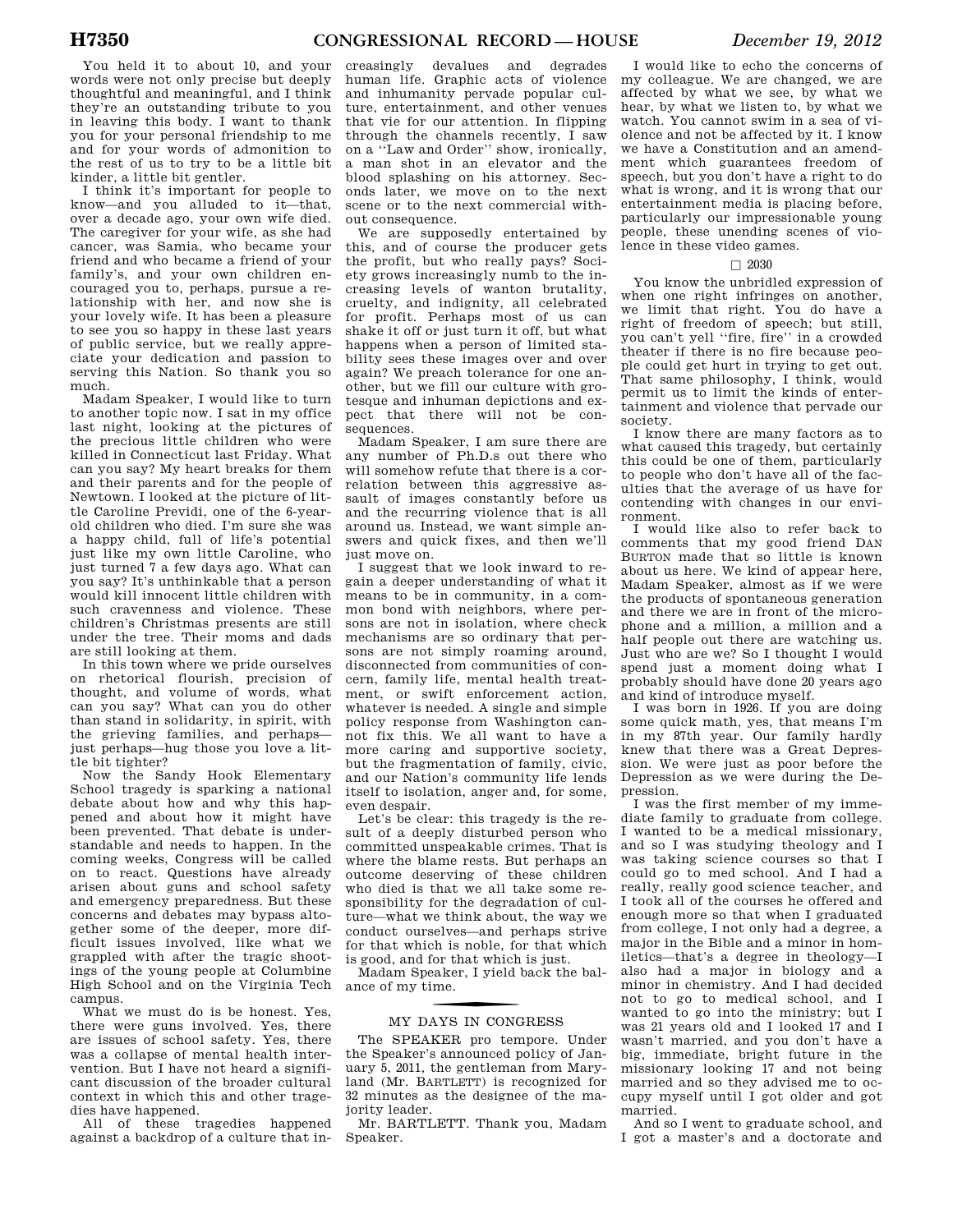committed myself to being a very serious basic researcher. I taught medical school for 4 years. I worked at the National Institutes of Health. I went to a lot of professional scientific meetings. I have about 50 papers in the basic scientific literature.

And then I had kind of a strange twist to my career when I went as a basic researcher to the School of Aviation Medicine at Pensacola, Florida. They had some problems that I thought I could solve. I was a farm boy. I live on a farm now; I've always lived on a farm. You kind of learn to make do. I thought I could fix some of the problems they had. That resulted in the awards of 19 military patents as a result of fixing some of those problems that they had.

That started a career of working 20 years for the military. I should mention that I returned to my basic first love and that was teaching, and I taught for another 20 years. Also, my wife and I ran a home construction business. Congressman BEN CARDIN said ROSCOE was green before it was cool to be green. I was building solar houses back in the late seventies and early eighties and selling them for, I remember, as much as 17 percent interest.

Then I was retired for 5 years, and I ran for Congress. I tell you, there's nothing I have done that has given me the fulfillment and the satisfaction as serving the constituents of the 6th Congressional District of Maryland. For 20 consecutive elections, 10 primaries and 10 general elections, they returned me to the Congress. I want to thank my constituents very much for that vote of confidence. That was really largely due to the fact that I had such an incredible staff that did a really good job of making me look good in spite of all of my limitations and frailties.

Most of my commitment in the Congress has been in the Armed Services Committee. You can only have one chairmanship here. And for the last dozen years or so, those chairmanships have been in Armed Services. I shared leadership of one of those subcommittees, the one that has responsibility for the Navy and the Marine Corps, with my good friend Gene Taylor from Mississippi. I was his chair for 4 years and then he was my chair when we changed leadership here in the Congress for 2 years. We are term limited on our side of the aisle, so I had to leave that subcommittee.

But while I was there, Gene and I changed the course of our Navy for the future. In the future, all of our major surface combatants will be nuclear. It didn't make any sense to us that our aircraft carriers, which are nuclear and fueled for 30 years, cannot function without their escort ships that are fueled for about 5 to 7 days. And if there are no tankers out there to refuel them, our aircraft carriers cannot function. That didn't seem to make any sense to us, and so we pushed and finally got it through. Our future Navy

major surface combatants are going to be nuclear.

We also had responsibility for the Marine Corps, as I mentioned, and the IEDs and MRAPs; and I was honored to work with my friend, Gene Taylor, and we shepherded the MRAPs and its development—\$47 billion. It saved a lot of lives in the most asymmetric war in the history of the world.

I thought I might spend the few moments that remain kind of looking back at those times I've come to the floor. I came here to talk about four different things in Special Orders, and I thought I might spend just a few moments talking about those things.

I probably got more calls in our office about a talk that I have given here probably four or five times. I called it ''What Made America Great.'' What I was trying to do was to go back and look at our history, to refute two big lies that are out there in our land. One of those is that our Founding Fathers were largely atheist and deist and they wanted to set up a country that was devoid of religion.

If you look at our history books, of course, that isn't true. What I did in that talk was simply go back to our Founding Fathers and look at their statements. I went back to our early Congress and looked at what they did, like buying 20,000 copies of the Bible to give out to our early constituents; like sending, paying for missionaries to go to the American Indians for 100 years. Our Congress did that.

And then I looked at our Supreme Court. Until they made that big decision about three-fourths through the history of our young country, they were devoutly supportive of religion. A case came to the Supreme Court about using the Bible in schools, and they said: Why shouldn't you use the Bible in our schools? Where else can you find so clear a definition of what is right and what is wrong?

And then I went to our schools and the ''McGuffey Reader.'' Some of our schools went back to that because we were graduating kids from college who couldn't read their own diploma. And so in desperation, they looked at, gee, what did work when our kids graduated from school and could read. The ''McGuffey Reader'' was one of those. He makes no apology. He quoted more often from the Bible than any other source.

One of our Founding Fathers was Benjamin Franklin, and some others, like Thomas Jefferson, were said to be deists. Now, what is a deist? A deist is someone who believes there is a God. They believe He created you, but He also set in motion some laws, and don't bother praying to Him because your destiny is going to be determined by how you relate to those laws.

I'm going to give a quote, not an exact quote, but pretty close to what Benjamin Franklin said, and let you decide if you think he was a deist or not. It was in Philadelphia. The Constitutional Convention was deadlocked.

They might not get a Constitution. Benjamin Franklin, I believe, was the oldest member of that delegation, probably the most respected Governor of Pennsylvania.

### $\Box$  2040

And he rose to speak, and this is what he said:

I'm an old man. I've lived a long time. And the longer live the more certain I am that God controls in the affairs of men. If a sparrow cannot fall to the ground without His notice, can a nation rise without His aid?

And then he went on to say:

I move that, henceforth, we begin each of our meetings with prayer.

That started a precedent. I know that the 10 Commandments are coming down from the walls of the courthouse, and I know the nativity scene is disappearing from the public square. You still see it here, ''In God We Trust.'' And we begin each of our meetings here with prayer, and they do the same thing in the Senate on the other side of this building.

We've probably got more responses in our office to that talk, what made America great, and it's easy to refute those two great lies. Our Founding Fathers were Christians. They wanted to set up a Christian nation, and that First Amendment is very simple, very simple.

You know, they came here, most of our Founding Fathers came here to escape two tyrannies: the tyranny of the church and the tyranny of the crown. If you think about it, they all came from countries that had a king or an emperor, and so there was the tyranny of the crown.

If you also think about it, there was a state church. In England, it was the Episcopal Church; on the continent, it was the Roman Church. And those churches could and did oppress other religions, so they came here and they didn't want that to happen in their country.

And so they said something very simple and very straightforward, that they'd make no law respecting an establishment of religion. The state cannot establish a religion; otherwise, leave men free to worship as they please.

I have no idea how that's gotten warped into this idea that you can't be religious, that government has to be totally separated from religion.

By the way, that clause is in the Constitution. The separation of church and state, it's in the Constitution of the USSR. It's not in our Constitution.

Well, the second thing I came here to the floor to talk about when the debate was raging was the ethical embryonic stem cell procurement. Remember when George Bush came to office, there was a lot of research in stem cells, and we'd been using adult stem cells, but experts in the area—and I'm probably the only Member of Congress who has had a degree in advanced embryology, and so I knew a little bit about embryonic stem cells. And the experts all believed that there ought to be more usefulness of embryonic stem cells than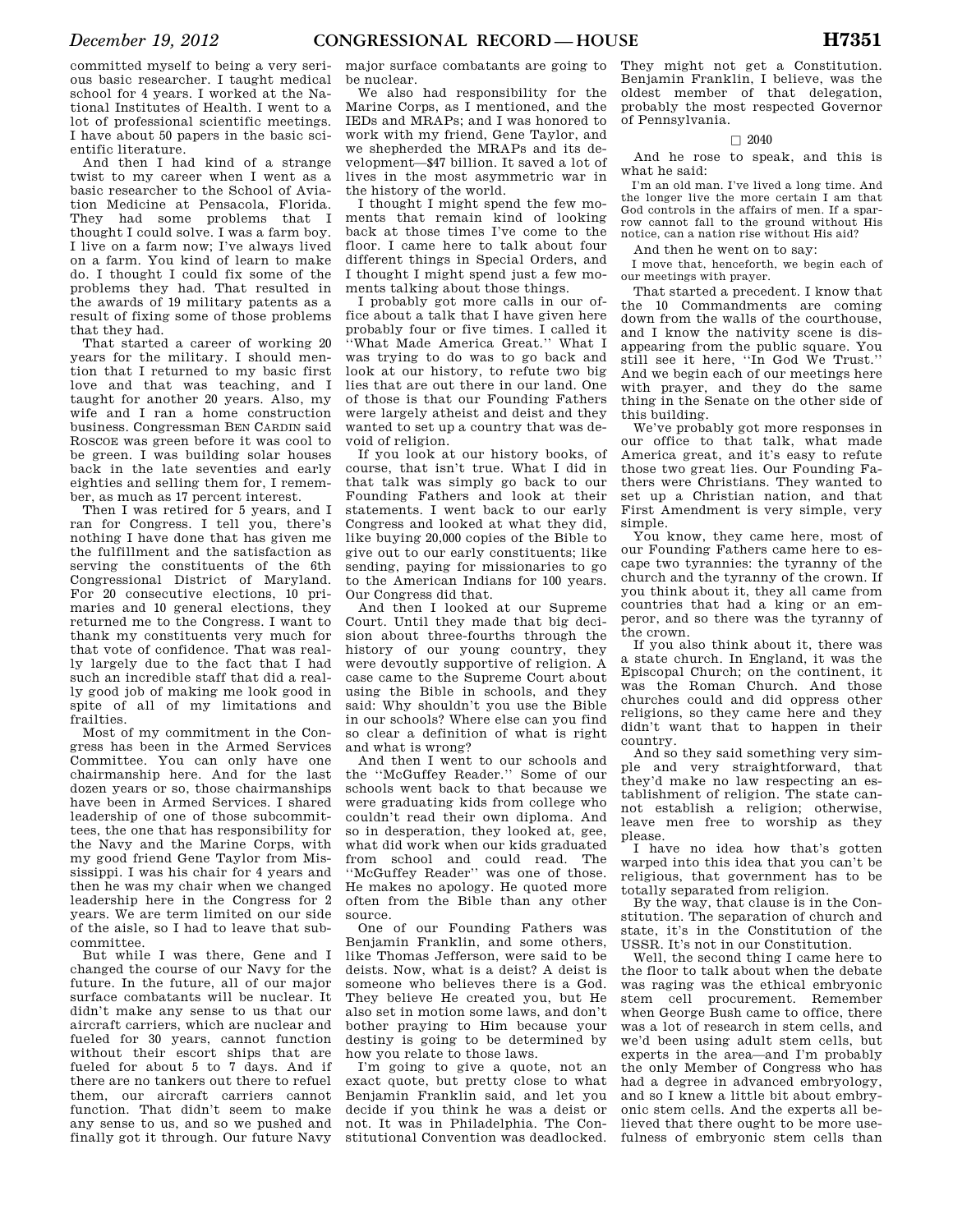adult stem cells simply because they're totipotent; they will develop into anything and everything the body needed. An adult stem cell that's already kind of differentiated, you're somewhat limited in what you can do with it.

But to get these embryonic stem cells, they were destroying the embryo. Now, every year there's something like 40,000 embryos that are just discarded because the owners don't want them anymore and they won't pay for keeping them. They're frozen in liquid nitrogen, and so they're discarded.

And the argument was you can take one of these discarded embryos, it's going to be discarded anyhow, and you can crush it and you can get the stem cells from it. But before you do that, you look at it under the microscope, and there you see it, living tissue. Gee, that might be the next Albert Einstein.

When you're talking about them collectively, 40,000, it's easy just to say they're going to be discarded; when you're looking at that one under your microscope, a unique human being if you just give it the chance to be implanted and to grow in the womb.

But I knew that we could get cells from these early embryos and not hurt the embryo. How did I know that? How was I so sure of that? Well, you can take half the cells from an early embryo and it goes on to develop a perfectly good child, infant. How do I know that? Because the other half of those cells went on to produce another perfectly good twin.

In every case of twins that you see, identical twins that you see, half of the cells were taken from the embryo, and the other half went on—the Chairman of the President's Commission on Ethical Embryonic Stem Cells was an identical twin, and I asked him if he felt any less of a person because he was only half a person, because he's only half the embryonic cell. It's a perfectly silly question, of course. But then he said, Gee, that is a silly question, isn't it?

And I said, But that's what people are saying; if you are going to take a cell or two from an early embryo, somehow it's going to be less of a person when it develops.

I worked 5 years, nearly 6 years with the White House, with the Council of Catholic Bishops, with the right-to-life community, and we developed a bill that was passed unanimously in the Senate, and it failed on a technicality in the House. It came up on suspension. It got way more than half the votes, but not two-thirds of the vote.

So Bush gave it the effect of law because he supported it by making it an executive order. And the first executive order of this administration, the hand had hardly come off the Bible when our new President reversed that executive order. Had it become law—

And people ask me what was the greatest disappointment of my 20 years, and that was that my bill passed unanimously by the Senate couldn't have become law because it would still

be because you would have to overcome a veto, and we would not have twothirds of the votes to do that.

Well, a third thing that I came here to the floor to talk about was electromagnetic pulse. I had no idea when I first learned about this, but I called my friend Tom Clancy, because I knew that he had written a book where this was a scenario in his book, and he does really good research. So I asked him about EMP. He said, If you read my book, you know all that I know about it. Let me refer you to the smartest man hired by the U.S. Government.

That's a tall order because we hire a lot of people, but in his view, that was a Dr. Lowell Wood from Lawrence Livermore. And this was pre-cell phone days. Remember the pagers?

I paged Lowell Wood. He was supposed to be in California, Lawrence Livermore. Went up to the satellite and down, and he was within Washington and he got it, and within an hour he was sitting in my office.

Well, an electromagnetic pulse, we have only one brief experience with it in our country, and that was in 1962 in Johnston Island and the Starfish Prime, the only time we ever detonated a weapon above the atmosphere and we had no idea what would happen. It produced an electromagnetic pulse that caused a lot of disturbances in Hawaii, which was about 800 miles away.

The Soviets had a lot more experience than we. They actually developed, designed—we designed but never built them—an enhanced EMP weapon, a single, large nuclear—oh, I shouldn't say that because it doesn't have to be a large bomb because it could be a relatively small bomb that is EMP-enhanced.

A single appropriate bomb detonated 300 miles high over Nebraska or Iowa would blanket our whole country, and if the EMP radon was robust enough, it would essentially fry all of our microelectronics. The grid would be down for a year or more, and your car wouldn't run. And there have been a couple of books written on that subject. One I would recommend that's an easy read and a very well-researched book—and I commend Newt Gingrich, he brought the author to my office, and he mentioned this on the campaign trail.

Thank you, Newt.

This is Bill Forstchen's book called ''One Second After.''

I came to my office one day and there was a big book on my desk and there was a handwritten note in it. It was from a Dr. Lowrie. He was retired, a Ph.D. electrical engineer in his hospital room recovering from cardiac surgery, and he was surfing the television and he happened on C–SPAN and I was giving one of the half dozen talks that I've given on EMP, and he listened to it and got turned on and did a lot of research and wrote a book, about 700 pages.

I didn't think I could read a novel that long. It was so captivating. I read it, and it's called ''The Satan Legacy.''

The Satan was a big SS–18. It was one of the Soviet missiles with 10 nuclear warheads. And the story had one of them missing when they transferred from the Ukraine to Russia.

Now we know that several other things could also bring down the grid.

Oh, by the way, as a result of my work on EMP, we now have a permanent EMP task force in the Pentagon looking at our preparedness militarily. We have the EMP Commission, which functioned for four terms, that is 8 years. They have written classified and unclassified reports, and I would recommend that you get one of their unclassified reports.

But now there are several other things that could also bring down the grid. One of those is cyber. This is a whole new warfare that we've been in, and we hardly knew about it, but there it was raging. An appropriate cyberattack could bring down our grid.

And something that will bring down the grid—this is not an if, this is a when—and that's a giant solar storm. The only question is when will the next one come. And if we are not prepared for it—and we are not now—and if we do not prepare for it, it will bring down the grid.

And McClelland, the top person in that part of FERC, sat in my office and said that the grid would be down for a year and a half to 2 years.

### $\Box$  2050

That's a very long time to hold your breath. And there's another thing that could bring down the grid, and that is a terrorist attack. If you knew what the important substations were and you know which insulators to take out, it wouldn't take more than a dozen or so people with a .22 rifle.

Now why, when the grid goes down, can't you bring it back up? That's because in all of these instances, there's going to be surges of electricity that blow the major transformers. They simply won't melt down. We have a few spares, but a very inadequate number of spares. We don't make them in our country. You just order them. There's none available to order, by the way. You order one and they will build it for you. And it takes a year, year-and-ahalf to 2 years to build one. And we don't build them in our country.

So I'm pleased that my efforts which I started here on the floor talking about EMP—have resulted in a recognition that this is something we really need to deal with.

There's a fourth thing that I came to the floor to talk about, and I will spend the last few minutes of our time here together this evening talking about that, and that is energy. I have been to the floor, I think, 52 times; and most of those times I came here, I talked for a full hour. I was talking about not just energy generically, but a specific type of energy, and that is liquid fuels. Because when you're talking about energy, we really do have to separate liquid fuels from the other major carrier